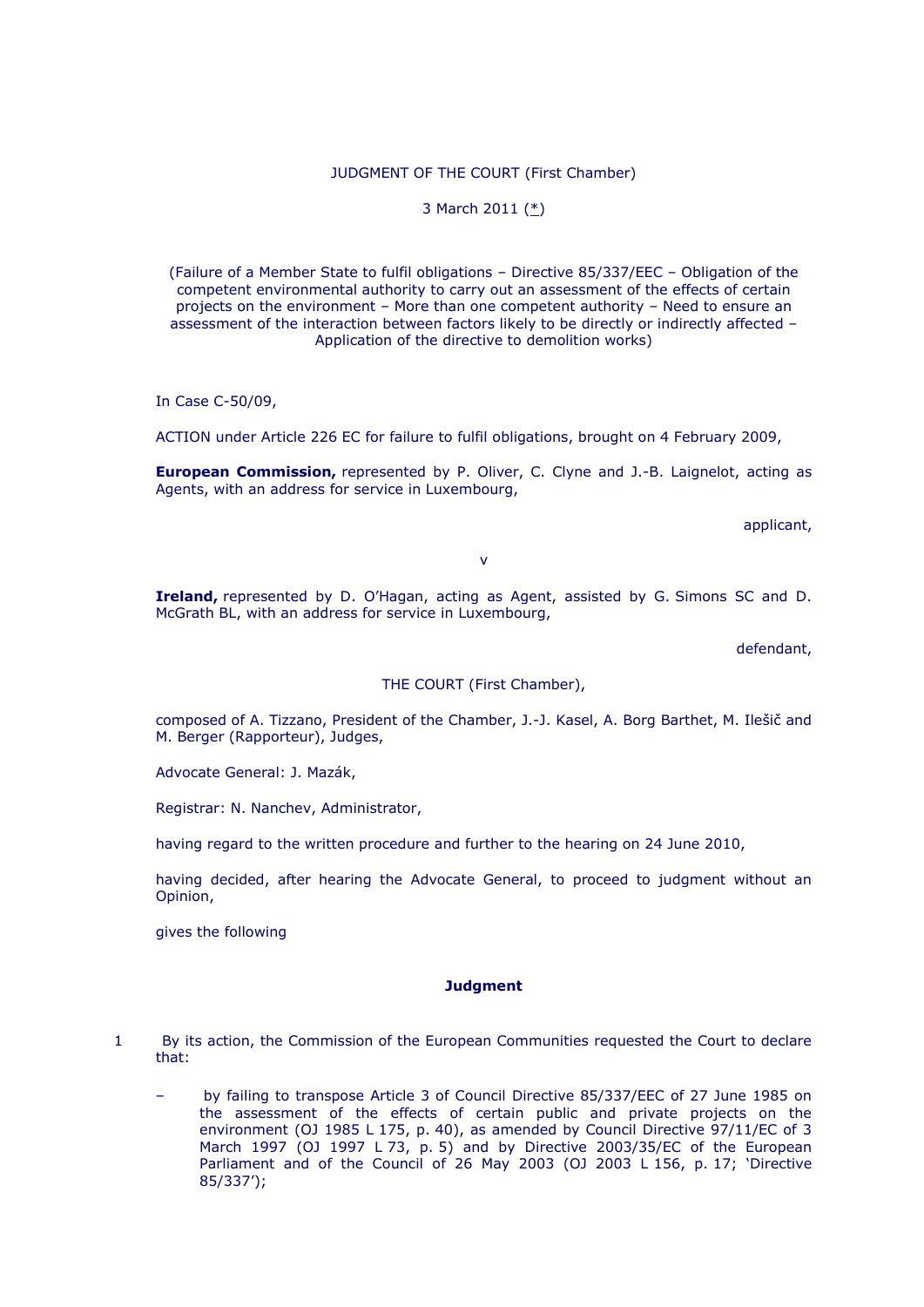- by failing to ensure that, where Irish planning authorities and the Environmental Protection Agency ('the Agency') both have decision-making powers on a project, there will be complete fulfilment of the requirements of Articles 2 to 4 of that directive; and
- by excluding demolition works from the scope of its legislation transposing that directive,

Ireland has failed to fulfil its obligations under that directive.

### **Legal context**

*European Union legislation*

- 2 Article 1(2) and (3) of Directive 85/337 provide:
	- "(2) For the purposes of this Directive:

"project" means:

- the execution of construction works or of other installations or schemes,
- other interventions in the natural surroundings and landscape including those involving the extraction of mineral resources;

...

"development consent" means:

the decision of the competent authority or authorities which entitles the developer to proceed with the project.

(3) The competent authority or authorities shall be that or those which the Member States designate as responsible for performing the duties arising from this Directive."

3 Under Article 2(1) to (2a) of Directive 85/337:

"(1) Member States shall adopt all measures necessary to ensure that, before consent is given, projects likely to have significant effects on the environment by virtue inter alia, of their nature, size or location are made subject to an assessment with regard to their effects. These projects are defined in Article 4.

(2) The environmental impact assessment may be integrated into the existing procedures for consent to projects in the Member States, or, failing this, into other procedures or into procedures to be established to comply with the aims of this Directive.

(2a) Member States may provide for a single procedure in order to fulfil the requirements of this Directive and the requirements of Council Directive 96/61/EC of 24 September 1996 on integrated pollution prevention and control …"

4 Article 3 of Directive 85/337 provides:

"The environmental impact assessment will identify, describe and assess in an appropriate manner, in the light of each individual case and in accordance with Articles 4 to 11, the direct and indirect effects of a project on the following factors:

- human beings, fauna and flora,
- soil, water, air, climate and the landscape,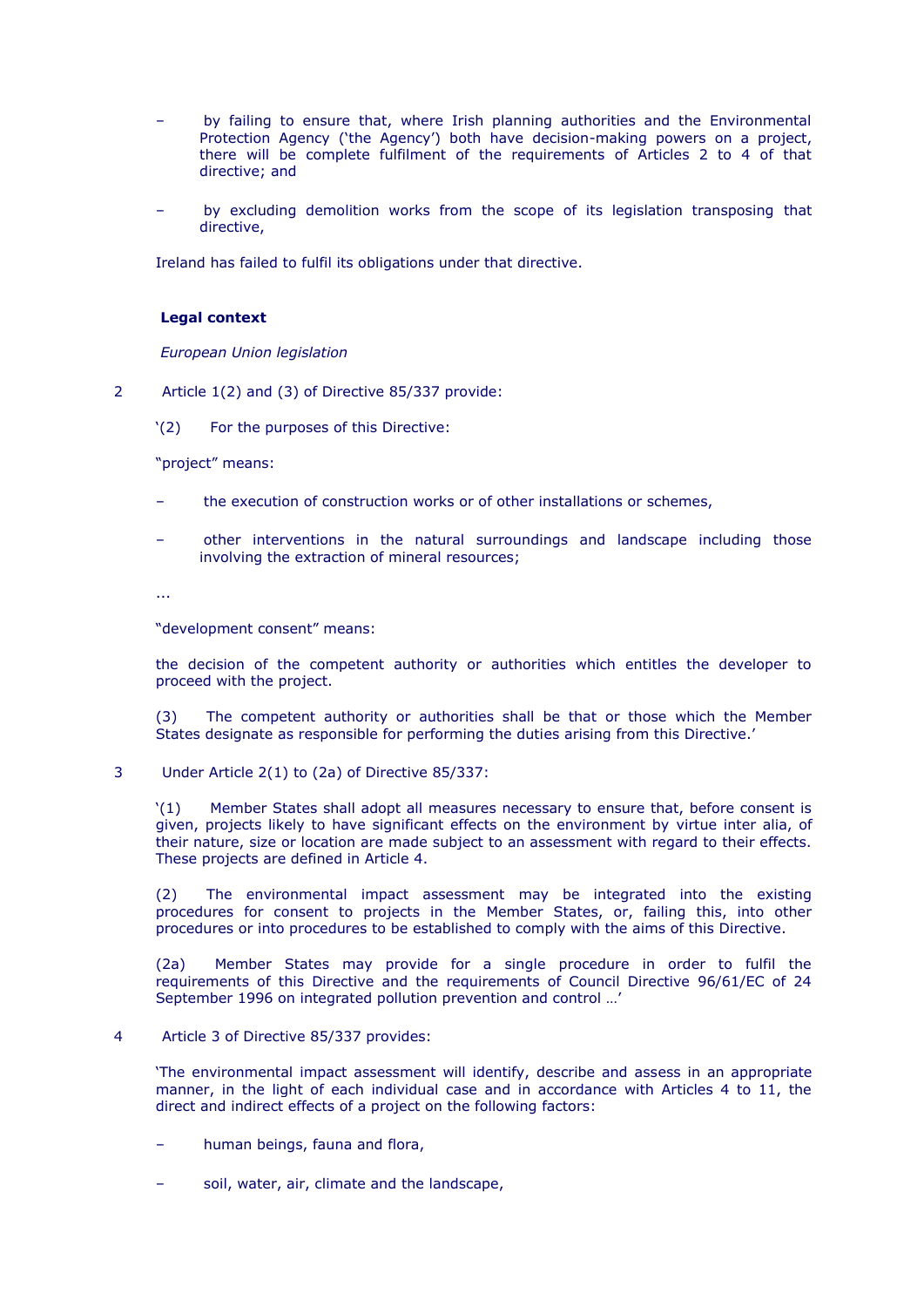- material assets and the cultural heritage,
- the interaction between the factors mentioned in the first, second and third indents.'
- 5 Article 4(1) and (2) of Directive 85/337 are worded as follows:

"1. Subject to Article 2(3), projects listed in Annex I shall be made subject to an assessment in accordance with Articles 5 to 10.

2. Subject to Article 2(3), for projects listed in Annex II, the Member States shall determine through:

(a) a case-by-case examination,

or

(b) thresholds or criteria set by the Member State

whether the project shall be made subject to an assessment in accordance with Articles 5 to 10.

Member States may decide to apply both procedures referred to in (a) and (b).'

- 6 Articles 5 to 7 of Directive 85/337 concern the information which must be gathered and the consultations which must be undertaken for the purposes of the assessment procedure. Article 5 deals with the information which the developer must supply, Article 6 deals with the obligation to consult, on the one hand, authorities with specific environmental responsibilities and the public, on the other, and Article 7 covers the obligation, in the case of a cross-border project, to inform the other Member State concerned. Article 8 of the directive states that the results of those consultations and the information gathered must be taken into consideration in the development consent procedure.
- 7 Articles 9 to 11 of Directive 85/337, relating to the decision taken at the conclusion of the consent procedure, cover, respectively, informing the public and the Member States concerned, respect for commercial and industrial confidentiality, the right of members of the public to bring proceedings before a court and the exchange of information between Member States and the Commission.
- 8 Under Article 12(1) of Directive 85/337, in its original version, the Member States were obliged to comply with that directive"s provisions by 3 July 1988 at the latest. With regard to the amendments made to it by Directives 97/11 and 2003/35, the Member States were obliged to bring them into force at the latest by 14 March 1999 and 25 June 2005 respectively.

### *National legislation*

The Planning and Development Act 2000

- 9 The Planning and Development Act 2000, as amended by the Strategic Infrastructure Act 2006 ("the PDA"), lays down the legal framework for issuing development consent for most of the project categories listed in Annexes I and II to Directive 85/337. For some projects, development consent under the PDA, which is termed "planning permission" and granted, as a rule, by a local authority, is the only form of consent required for a project to proceed. In such cases, the PDA provides that the decisions taken by local authorities may be appealed against to An Bord Pleanála (The Planning Appeals Board; "the Board").
- 10 Part X of the PDA, comprising sections 172 to 177, is devoted to environmental impact assessments. Section 176 provides for ministerial regulations to identify projects requiring such an assessment. Section 172 provides that, for projects covered by regulations made under section 176, applications for planning permission are to be accompanied by an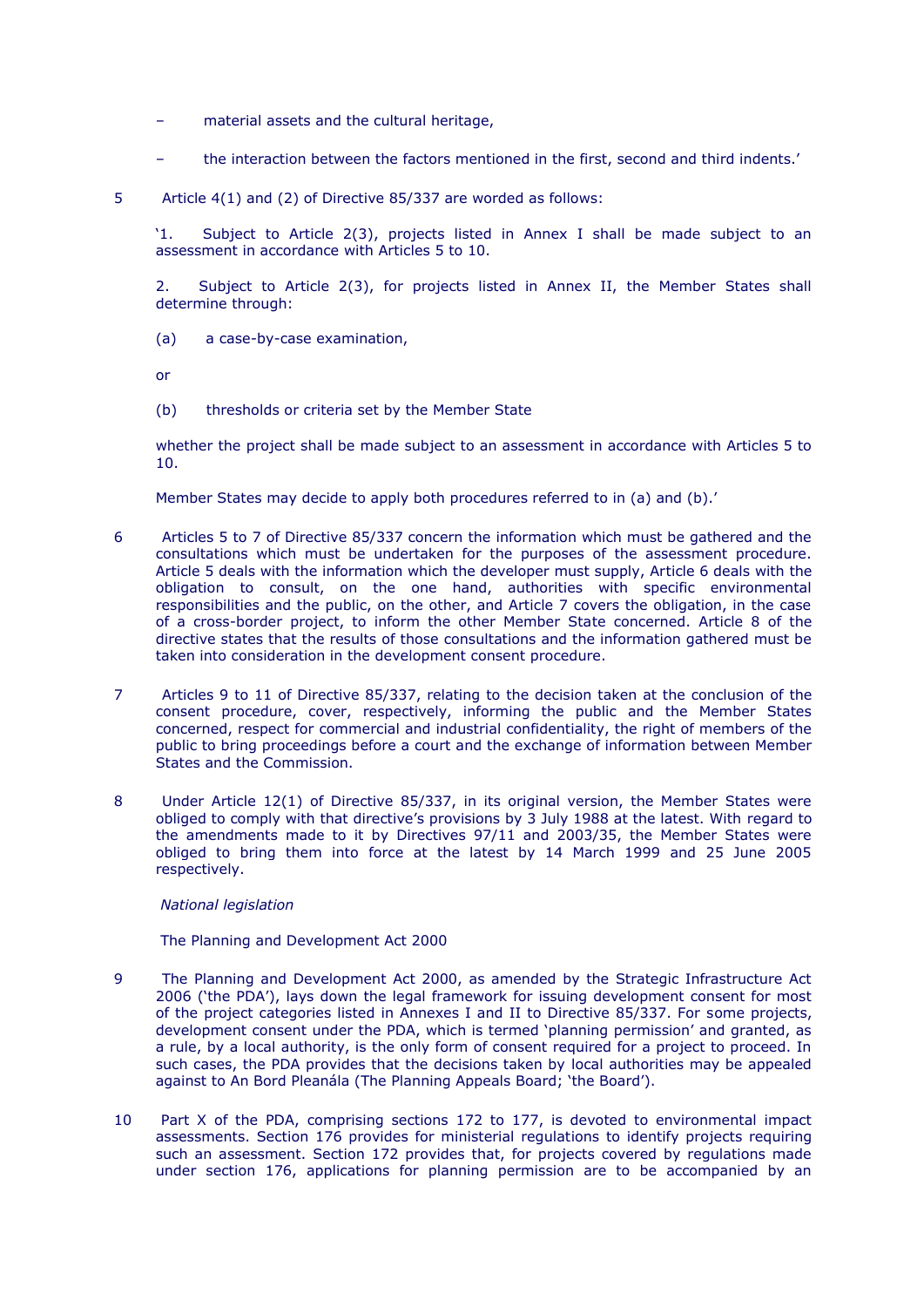environmental impact statement. Under section 173, where a planning authority receives an application for planning permission accompanied by an environmental impact statement, that authority and, on appeal, the Board must have regard to that statement. Section 177 provides that the information to be included in such a statement is to be prescribed by ministerial regulation.

- 11 Detailed measures for the implementation of the PDA are set out in the Planning and Development Regulations 2001, as amended by the Planning and Development Regulations 2008 ("the PDR"), which were adopted pursuant to, among others, sections 176 and 177 of the PDA.
- 12 Part 2 of the PDR concerns projects which are exempt from an environmental impact assessment. Article 6 thereof refers in that regard to Part 1 of Schedule 2 to the PDR, which, in Category 50, refers to 'the demolition of a building or other structure'. Articles 9 and 10 of the PDR lay down the conditions under which a project as a rule exempted must none the less be made subject to a consent procedure.
- 13 Part 10 of the PDR is devoted to environmental impact assessments. Article 93 thereof, in combination with Schedule 5 thereto, defines the categories of projects for which such an assessment is required. Article 94 of the PDR, which lists the information that should be found in an environmental impact statement, is worded as follows:

"An environmental impact statement shall contain:

- (a) the information specified in paragraph 1 of Schedule 6,
- (b) the information specified in paragraph 2 of Schedule 6 to the extent that
	- (i) such information is relevant to a given stage of the consent procedure and to the specific characteristics of the development or type of development concerned and of the environmental features likely to be affected, and
	- (ii) the person or persons preparing the statement may reasonably be required to compile such information having regard, among other things, to current knowledge and methods of assessment, and,
- (c) a summary in non-technical language of the information required under paragraphs  $(a)$  and  $(b)$ .'
- 14 Schedule 6 to the PDR specifies the information to be contained in an environmental impact statement. Paragraph 2(b) of Schedule 6 stipulates that it must contain:

"A description of the aspects of the environment likely to be significantly affected by the proposed development, including in particular:

- human beings, fauna and flora,
- soil, water, air, climatic factors and the landscape,
- material assets, including the architectural and archaeological heritage, and the cultural heritage,
- the inter-relationship between the above factors.'
- 15 Under Article 108 of the PDR, the competent planning authority is obliged to establish whether the information contained in an environmental impact statement complies with the requirements laid down in the PDR.

The Environmental Protection Agency Act 1992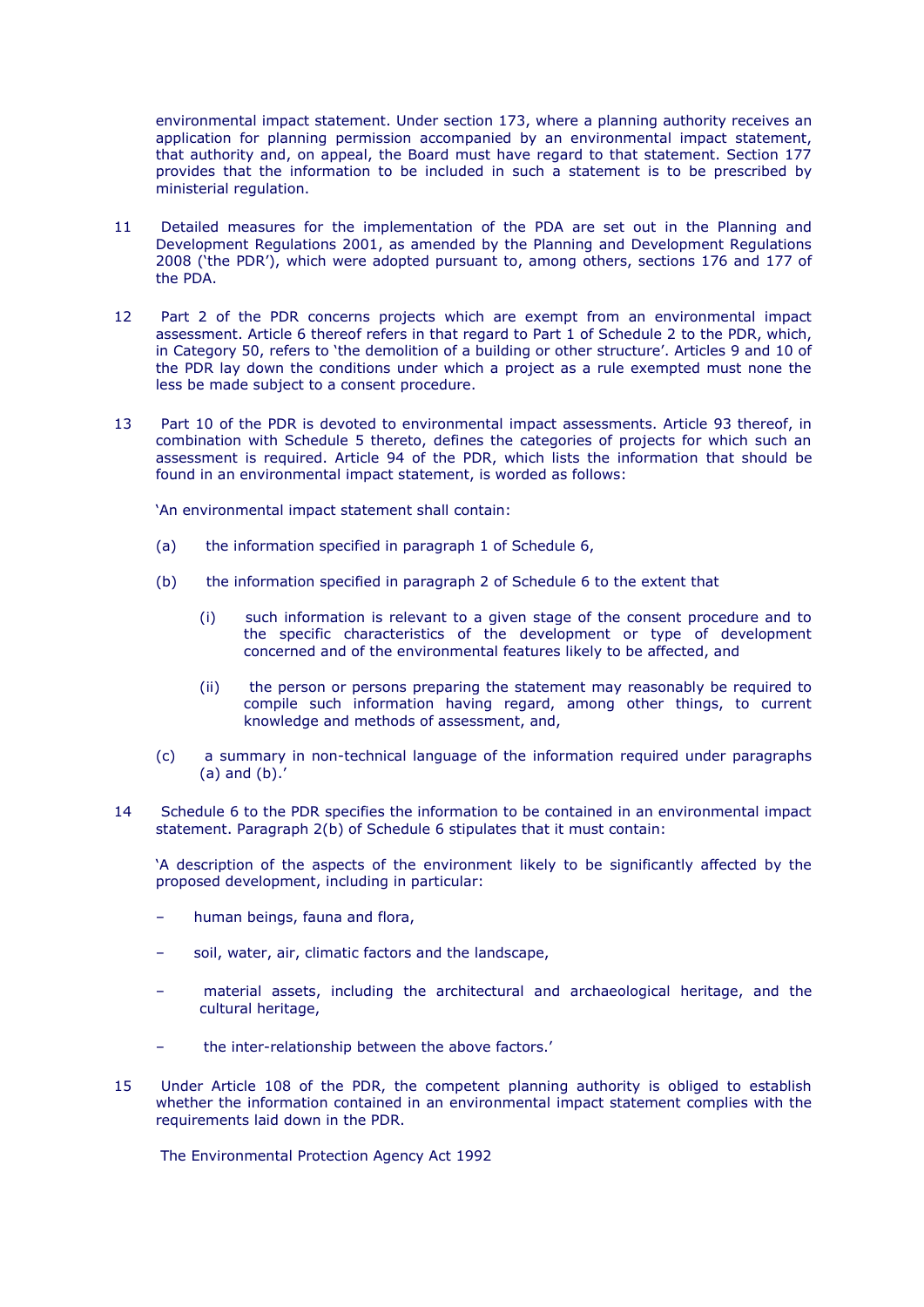- 16 The Environmental Protection Agency Act 1992 ("the EPAA") introduced, among other things, a new system of integrated pollution control under which many industrial activities require a licence granted by the Agency. Where the activity is new and/or involves new construction, it must also obtain planning permission as provided for by the PDA.
- 17 Section 98 of the EPAA, which precluded planning authorities from taking into consideration aspects connected with pollution risks in considering an application for planning permission, was amended by section 256 of the PDA to the effect that, whilst it precluded planning authorities from including any pollution control conditions in planning permissions for activities also requiring a licence from the Agency, they could nevertheless, where appropriate, refuse to grant planning permission on environmental grounds. Section 98 of the EPAA, as amended, provides that planning authorities may ask the Agency for an opinion, in particular on an environmental impact statement. However, the Agency is not required to respond to such a request.
- 18 Under the Environmental Protection Agency (Licensing) Regulations 1994 ('the EPAR'), the Agency may notify a planning authority of a licence application. There is, however, no obligation on the planning authority to respond to such a notification.

The National Monuments Act 1930

- 19 The National Monuments Act 1930 ("the NMA") governs the protection of Ireland"s most culturally significant archaeological remains, which are classed as "national monuments". It was amended by the National Monuments (Amendment) Act 2004, to relax the constraints imposed under earlier legislation concerning proposals to alter or remove national monuments.
- 20 Section 14 of the NMA confers on the Irish Minister for the Environment, Heritage and Local Government ("the Minister") discretion to consent to the destruction of a national monument. Where a national monument is discovered during the carrying out of a road development which has been subject to an environmental impact assessment, section 14A of the NMA provides that it is, in principle, prohibited to carry out any works on the monument pending directions by the Minister. Those directions can relate to "the doing to the monument of [various] matters', including its demolition. There is no provision for any assessment to be made, for the adoption of such directions, of the effects on the environment. However, section 14B of the NMA provides that the Minister"s directions must be notified to the Board. If those directions envisage an alteration to the approved road development, the Board must consider whether or not that alteration is likely to have significant adverse effects on the environment. If it is of that opinion, it must require the submission of an environmental impact statement.

# **Pre-litigation procedure**

- 21 Following the examination of a complaint regarding Ireland"s transposition of Directive 85/337, the Commission took the view that Ireland had failed to ensure its full and correct transposition and, by letter of 19 November 1998, gave Ireland formal notice, to submit its observations, in accordance with the procedure for failure to fulfil Treaty obligations. A further letter of formal notice was sent to Ireland on 9 February 2001.
- 22 After examining the observations received in response to those letters, the Commission, on 6 August 2001, sent the Irish authorities a reasoned opinion in which it claimed that Ireland had not correctly transposed Articles 2 to 6, 8 and 9 of Directive 85/337. In reply, Ireland stated that the legislative amendments necessary to bring about the transposition were being adopted and requested that the proceedings be stayed.
- 23 Following further complaints, the Commission, on 2 May 2006, sent an additional letter of formal notice to Ireland.
- 24 As the Commission was not satisfied with the replies received, on 29 June 2007 it addressed an additional reasoned opinion to Ireland in which it claimed that Ireland had not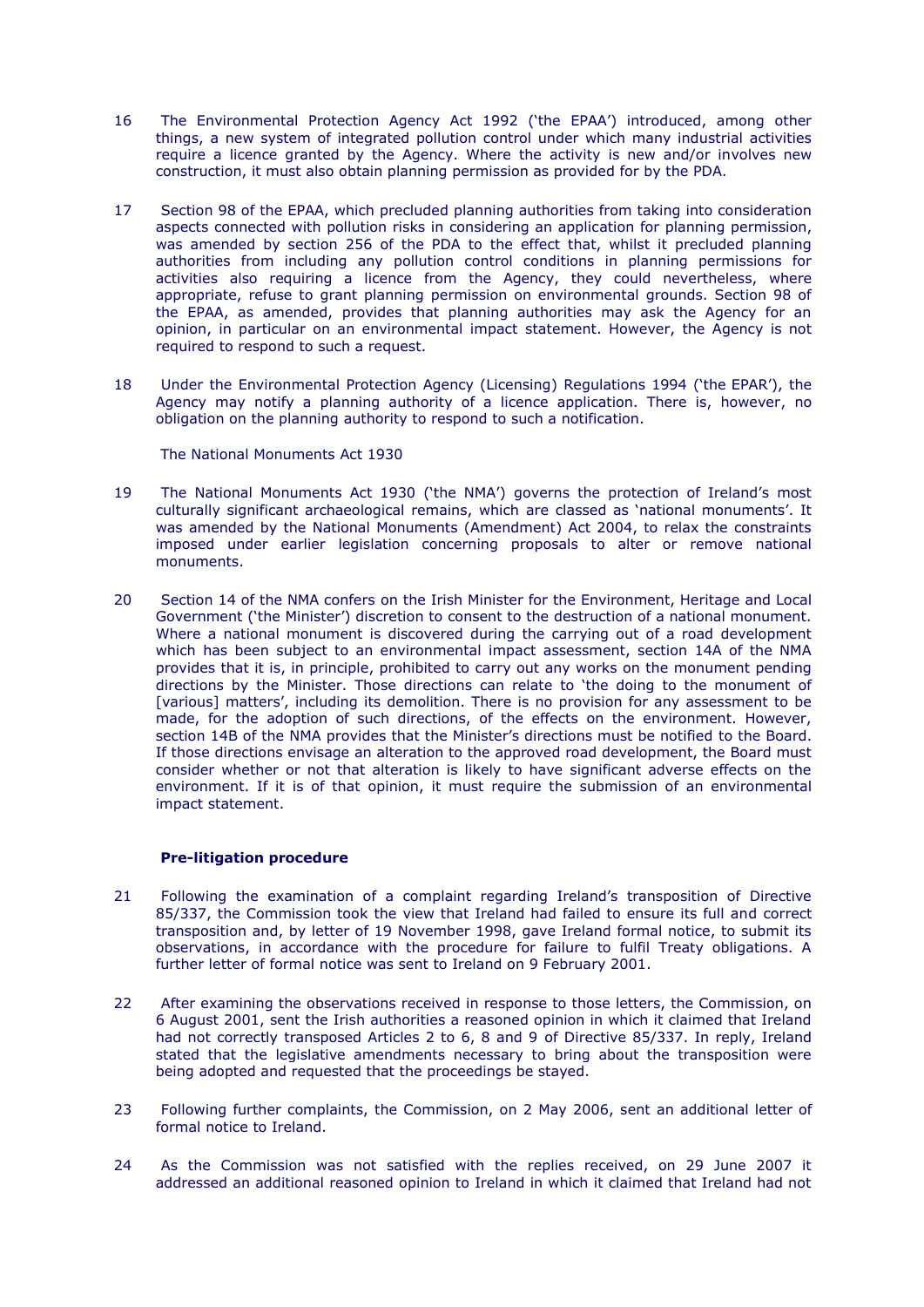correctly transposed Directive 85/337, in particular Articles 2 to 4 thereof, and called upon it to comply with that reasoned opinion within a period of two months from the date of its receipt. In reply, Ireland maintained its position that the Irish legislation in force now constitutes adequate transposition of that directive.

25 The Commission then brought the present action.

# **The action**

*The first complaint, alleging failure to transpose Article 3 of Directive 85/337*

Arguments of the parties

- 26 According to the Commission, Article 3 of Directive 85/337 is of pivotal importance, since it sets out what constitutes an environmental impact assessment and must therefore be transposed explicitly. The provisions relied upon by Ireland as adequate transposition of Article 3 of the directive are insufficient.
- 27 Thus, section 173 of the PDA, which requires planning authorities to have regard to the information contained in an environmental impact statement submitted by a developer, relates to the obligation, under Article 8 of Directive 85/337, to take into consideration the information gathered pursuant to Articles 5 to 7 thereof. By contrast, section 173 does not correspond to the wider obligation, imposed by Article 3 of Directive 85/337 on the competent authority, to ensure that there is carried out an environmental impact assessment which identifies, describes and assesses all the matters referred to in that article.
- 28 As for Articles 94, 108 and 111 of, and Schedule 6 to, the PDR, the Commission observes that they are confined, first, to setting out the matters on which the developer must supply information in its environmental impact statement and, second, to specifying the obligation on the competent authorities to establish that the information is complete. The obligations laid down by those provisions are different from that, imposed by Article 3 of Directive 85/337 on the competent authority, of carrying out a full environmental impact assessment
- 29 With regard to the relevance of the Irish courts" case-law on the application of the provisions of national law at issue, the Commission points out that while those courts may interpret ambiguous provisions so as to ensure their compatibility with a directive; they cannot plug legal gaps in the national legislation. Moreover, the extracts from the decisions cited by Ireland concern, in the Commission"s submission, not the interpretation of that legislation but the interpretation of Directive 85/337 itself.
- 30 Ireland disputes the significance which the Commission attaches to Article 3 of that directive. It submits that that provision, drafted in general terms, is confined to stating that an environmental impact assessment must be made in accordance with Articles 4 to 11 of the directive. By transposing Articles 4 to 11 into national law, a Member State thereby, in Ireland"s submission, ensures the transposition of Article 3.
- 31 Ireland maintains that Article 3 of Directive 85/337 is fully transposed by sections 172(1) and 173 of the PDA and Articles 94 and 108 of, and Schedule 6 to, the PDR. It points out that the Supreme Court (Ireland) has confirmed, in two separate judgments of 2003 and 2007, namely *O'Connell* v *Environmental Protection Agency* and *Martin* v *An Bord Pleanála*, that Irish law requires planning authorities and the Agency to assess the factors referred to in Article 3 and the interaction between them. Those judgments, which, Ireland submits, should be taken into account when assessing the scope of the national provisions at issue, do not fill a legal gap but are confined to holding that the applicable national legislation imposes an obligation on the competent authorities to carry out an environmental impact assessment of a development in the light of the criteria laid down in Article 3 of Directive 85/337.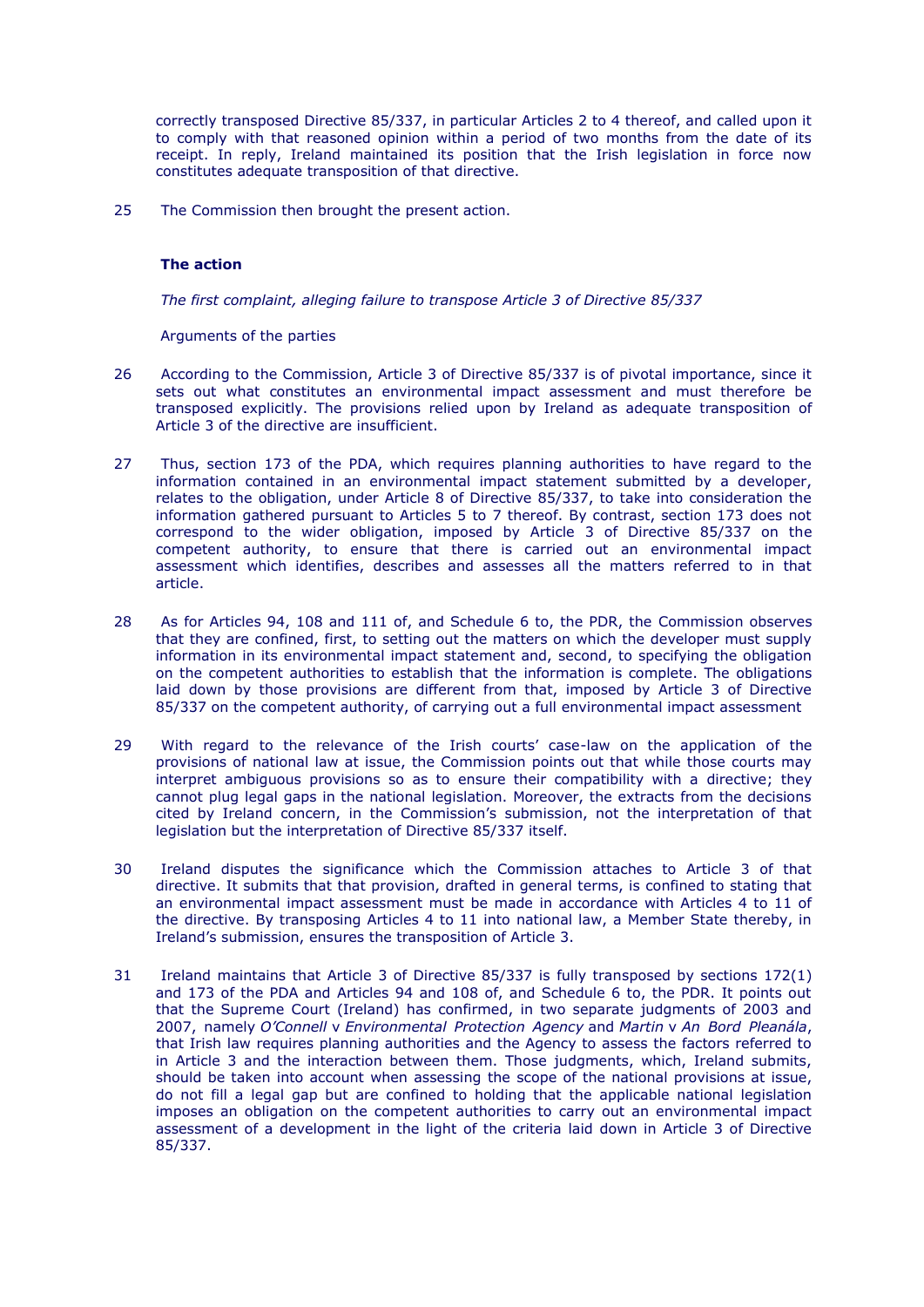- 32 In the alternative, Ireland refers to the concept of "proper planning and sustainable development" referred to in section 34 of the PDA. It is, in Ireland"s submission, the principal criterion which must be taken into consideration by any planning authority when deciding on an application for planning permission. That concept is in addition to all the criteria referred to in section 34 of the PDA, as well as in other provisions of that Act, including section 173, the application of which it reinforces.
- 33 Finally, Ireland submits that the Commission does not respect the discretion which a Member State enjoys under Article 249 EC as to the form and methods for transposing a directive. By requiring the literal transposition of Article 3 of Directive 85/337, the Commission is disregarding the body of legislation and case-law built up in Ireland over 45 years surrounding the concepts of "proper planning" and "sustainable development".

Findings of the Court

- 34 At the outset, it is to be noted that the Commission and Ireland give a different reading to Article 3 of Directive 85/337 and a different analysis of its relationship with Articles 4 to 11 thereof. The Commission maintains that Article 3 lays down obligations which go beyond those required by Articles 4 to 11, whereas Ireland submits that it is merely a provision drafted in general terms and that the details of the process of environmental impact assessment are specified in Articles 4 to 11.
- 35 In that regard, whilst Article 3 of Directive 85/337 provides that the environmental impact assessment is to take place "in accordance with Articles 4 to 11" thereof, the obligations referred to by those articles differ from that under Article 3 itself.
- 36 Article 3 of Directive 85/337 makes the competent environmental authority responsible for carrying out an environmental impact assessment which must include a description of a project"s direct and indirect effects on the factors set out in the first three indents of that article and the interaction between those factors (judgment of 16 March 2006 in Case C-332/04 *Commission* v*Spain*, paragraph 33). As stated in Article 2(1) of the directive, that assessment is to be carried out before the consent applied for to proceed with a project is given.
- 37 In order to satisfy the obligation imposed on it by Article 3, the competent environmental authority may not confine itself to identifying and describing a project's direct and indirect effects on certain factors, but must also assess them in an appropriate manner, in the light of each individual case.
- 38 That assessment obligation is distinct from the obligations laid down in Articles 4 to 7, 10 and 11 of Directive 85/337, which are, essentially, obligations to collect and exchange information, consult, publicise and guarantee the possibility of challenge before the courts. They are procedural provisions which do not concern the implementation of the substantial obligation laid down in Article 3 of that directive.
- 39 Admittedly, Article 8 of Directive 85/337 provides that the results of the consultations and the information gathered pursuant to Articles 5 to 7 must be taken into consideration in the development consent procedure.
- 40 However, that obligation to take into consideration, at the conclusion of the decisionmaking process, information gathered by the competent environmental authority must not be confused with the assessment obligation laid down in Article 3 of Directive 85/337. Indeed, that assessment, which must be carried out before the decision-making process (Case C-508/03 *Commission* v*United Kingdom* [2006] ECR I-3969, paragraph 103), involves an examination of the substance of the information gathered as well as a consideration of the expediency of supplementing it, if appropriate, with additional data. That competent environmental authority must thus undertake both an investigation and an analysis to reach as complete an assessment as possible of the direct and indirect effects of the project concerned on the factors set out in the first three indents of Article 3 and the interaction between those factors.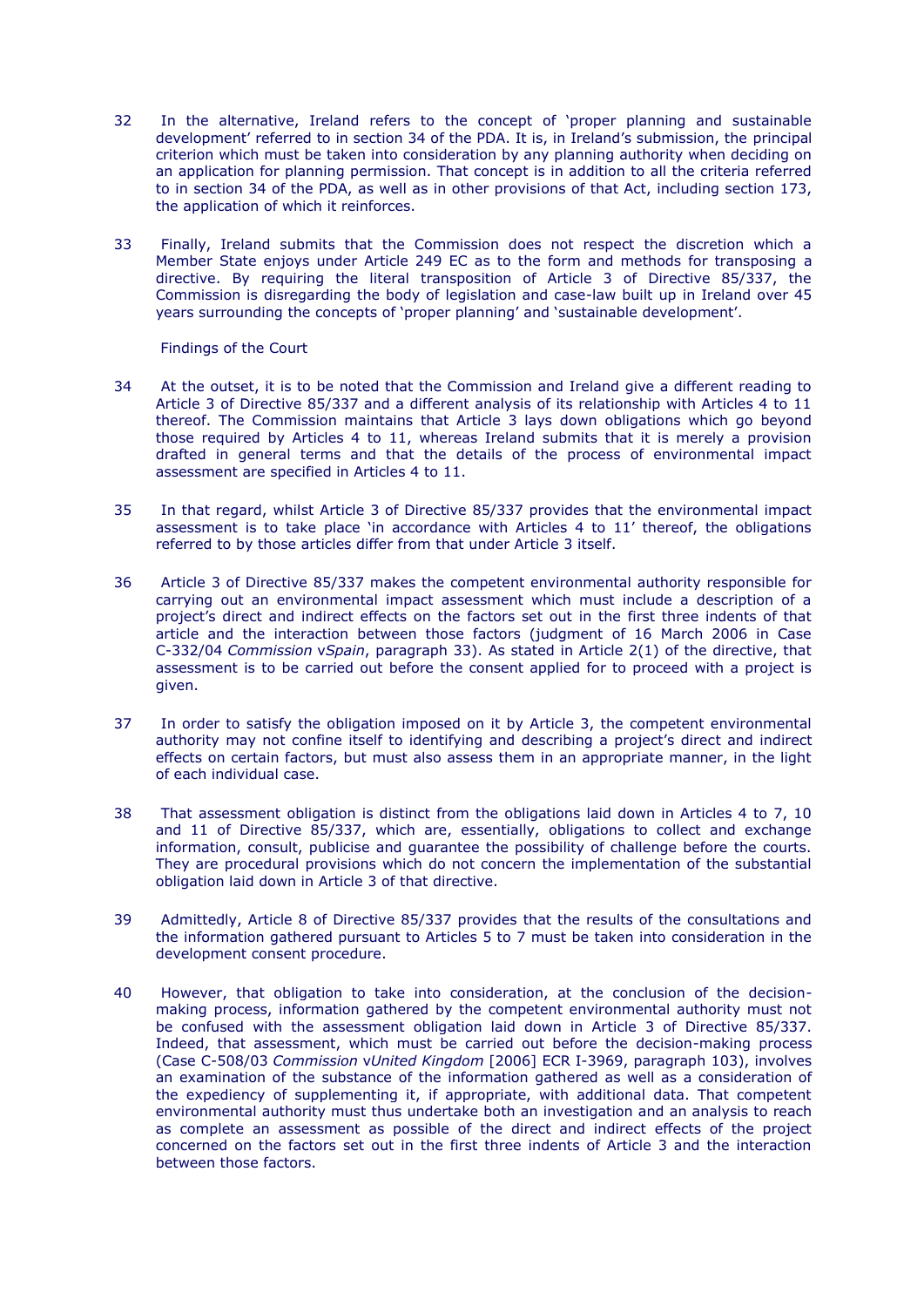- 41 It follows therefore both from the wording of the provisions at issue of Directive 85/337 and from its general scheme that Article 3 is a fundamental provision. The transposition of Articles 4 to 11 alone cannot be regarded as automatically transposing Article 3.
- 42 It is in the light of those considerations that the Court must consider whether the national provisions upon which Ireland relies constitute proper transposition of Article 3 of Directive 85/337.
- 43 It can be seen from the wording of section 172 of the PDA and of Article 94 of, and Schedule 6 to, the PDR that those provisions relate to the developer"s obligation to supply an environmental impact statement, which corresponds, as the Commission correctly claims, to the obligation imposed upon the developer by Article 5 of Directive 85/337. Article 108 of the PDR imposes no obligation on the planning authority other than that of establishing the completeness of that information.
- 44 As regards section 173 of the PDA, according to which the planning authority, where it receives an application for planning permission accompanied by an environmental impact statement, must take that statement into account as well as any additional information provided to it, it is clear from the very wording of that article that it is confined to laying down an obligation similar to that provided for in Article 8 of Directive 85/337, namely that of taking the results of the consultations and the information gathered for the purposes of the consent procedure into consideration. That obligation does not correspond to the broader one, imposed by Article 3 of Directive 85/337 on the competent environmental authority, to carry out itself an environmental impact assessment in the light of the factors set out in that provision.
- 45 In those circumstances, it must be held that the national provisions invoked by Ireland cannot attain the result pursued by Article 3 of Directive 85/337.
- 46 Whilst it is true that, according to settled case-law, the transposition of a directive into domestic law does not necessarily require the provisions of the directive to be enacted in precisely the same words in a specific, express provision of national law and a general legal context may be sufficient if it actually ensures the full application of the directive in a sufficiently clear and precise manner (see, in particular, Case C-427/07 *Commission* v *Ireland* [2009] ECR I-6277, paragraph 54 and the case-law cited), the fact remains that, according to equally settled case-law, the provisions of a directive must be implemented with unquestionable binding force and with the specificity, precision and clarity required in order to satisfy the need for legal certainty, which requires that, in the case of a directive intended to confer rights on individuals, the persons concerned must be enabled to ascertain the full extent of their rights (see, in particular, *Commission*v *Ireland*, paragraph 55 and the case-law cited).
- 47 In that regard, the judgment of the Supreme Court in *O'Connell* v *Environmental Protection Agency* gives, admittedly, in the passage upon which Ireland relies, an interpretation of the provisions of domestic law consistent with Directive 85/337. However, according to the Court"s settled case-law, such a consistent interpretation of the provisions of domestic law cannot in itself achieve the clarity and precision needed to meet the requirement of legal certainty (see, in particular, Case C-508/04 *Commission* v *Austria* [2007] ECR I-3787, paragraph 79 and the case-law cited). The passage in the judgment of the same court in *Martin* v *An Bord Pleanála*, to which Ireland also refers, concerns the question of whether all the factors referred to in Article 3 of Directive 85/337 are mentioned in the consent procedures put in place by the Irish legislation. By contrast, it has no bearing on the question, which is decisive for the purposes of determining the first complaint, of what the examination of those factors by the competent national authorities should comprise.
- 48 As regards the concepts of "proper planning" and "sustainable development" to which Ireland also refers, it must be held that, even if those concepts encompass the criteria referred to in Article 3 of Directive 85/337, it is not established that they require that those criteria be taken into account in all cases for which an environmental impact assessment is required.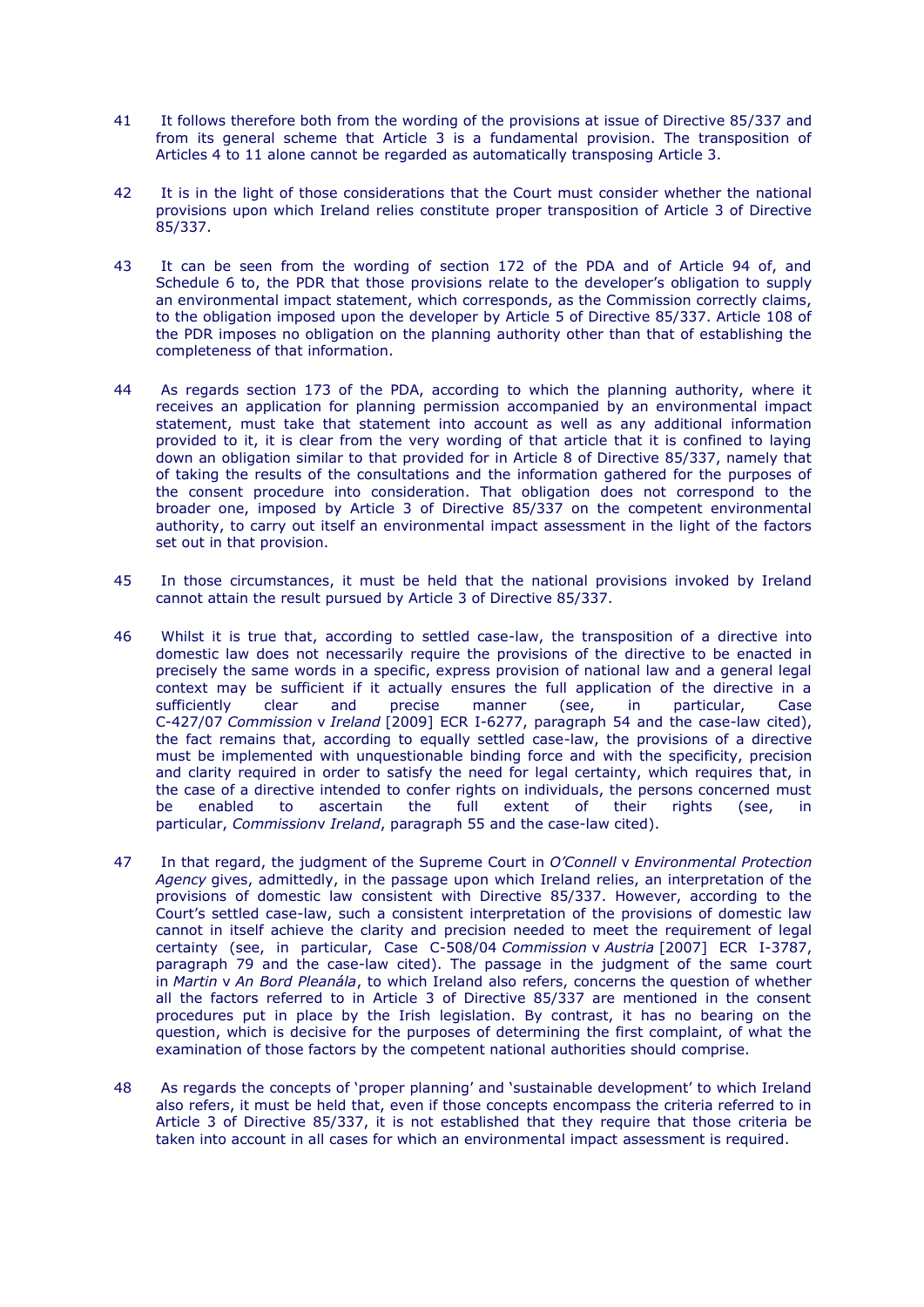- 49 It follows that neither the national case-law nor the concepts of "proper planning" and "sustainable development" can be invoked to remedy the failure to transpose into the Irish legal order Article 3 of Directive 85/337.
- 50 The Commission"s first complaint in support of its action must therefore be held to be well founded.

*The second complaint, alleging failure to ensure full compliance with Articles 2 to 4 of Directive 85/337 where several authorities are involved in the decision-making process*

Arguments of the parties

- 51 For the Commission, it is of the essence that the environmental impact assessment be carried out as part of a holistic process. In Ireland, following the Agency's creation, certain projects requiring such an assessment are subject to two separate decision-making processes: one process involves decision-making on land-use aspects by planning authorities, while the other involves decision-making by the Agency on pollution aspects. The Commission accepts that planning permission and an Agency licence may be regarded, as has been held in Irish case-law (*Martin* v *An Bord Pleanála*), as together constituting "development consent" within the meaning of Article 1(2) of Directive 85/337 and it does not object to such consent being given in two successive stages. However, the Commission criticises the fact that the Irish legislation fails to impose any obligation on planning authorities and the Agency to coordinate their activities. In the Commission's submission, that situation is contrary to Articles 2 to 4 of Directive 85/337.
- 52 As regards Article 2 of Directive 85/337, the Commission notes that it requires an environmental impact assessment to be undertaken for a project covered by Article 4 "before consent is given". The Commission submits that there is a possibility under the Irish legislation that part of the decision-making process will take place in disregard of that requirement. First, the Irish legislation does not require that an application for planning permission be lodged with the planning authorities before a licence application is submitted to the Agency, which is not empowered to undertake an environmental impact assessment. Second, the planning authorities are not obliged to take into account, in their assessment, the impact of pollution, which might not be assessed at all.
- 53 Referring to the Court"s case-law (see, in particular, judgment of 20 November 2008 in Case C-66/06 *Commission* v *Ireland*, paragraph 59), the Commission states that it is not obliged to wait until the application of the transposing legislation produces harmful effects or to establish that it does so, where the wording of the legislation itself is insufficient or defective.
- 54 As regards Article 3 of Directive 85/337, the Commission submits that where there is more than one competent body, the procedures followed by each of them must, when taken together, ensure that the assessment required by Article 3 is fully carried out. The strict demarcation of the separate roles of the planning authorities on the one hand and the Agency on the other, as laid down by the Irish legislation, fails to take formally into account the concept of "environment" in the decision-making. None of the bodies involved in the consent process is responsible for assessing and taking into consideration the interaction between the factors referred to in the first to third indents of Article 3, which fall respectively within the separate spheres of the powers of each of those authorities.
- 55 In that regard, the Commission, referring to section 98 of the EPAA, as amended, and to the EPAR, observes that there is no formal link, in the form of an obligation, for the competent authorities, to consult each other between the process of planning permission followed by the planning authority and the licensing process followed by the Agency.
- 56 In order to illustrate its analysis, the Commission refers to the projects relating to the installation of an incinerator at Duleek, in County Meath, and to the wood-processing factory at Leap, in County Offaly.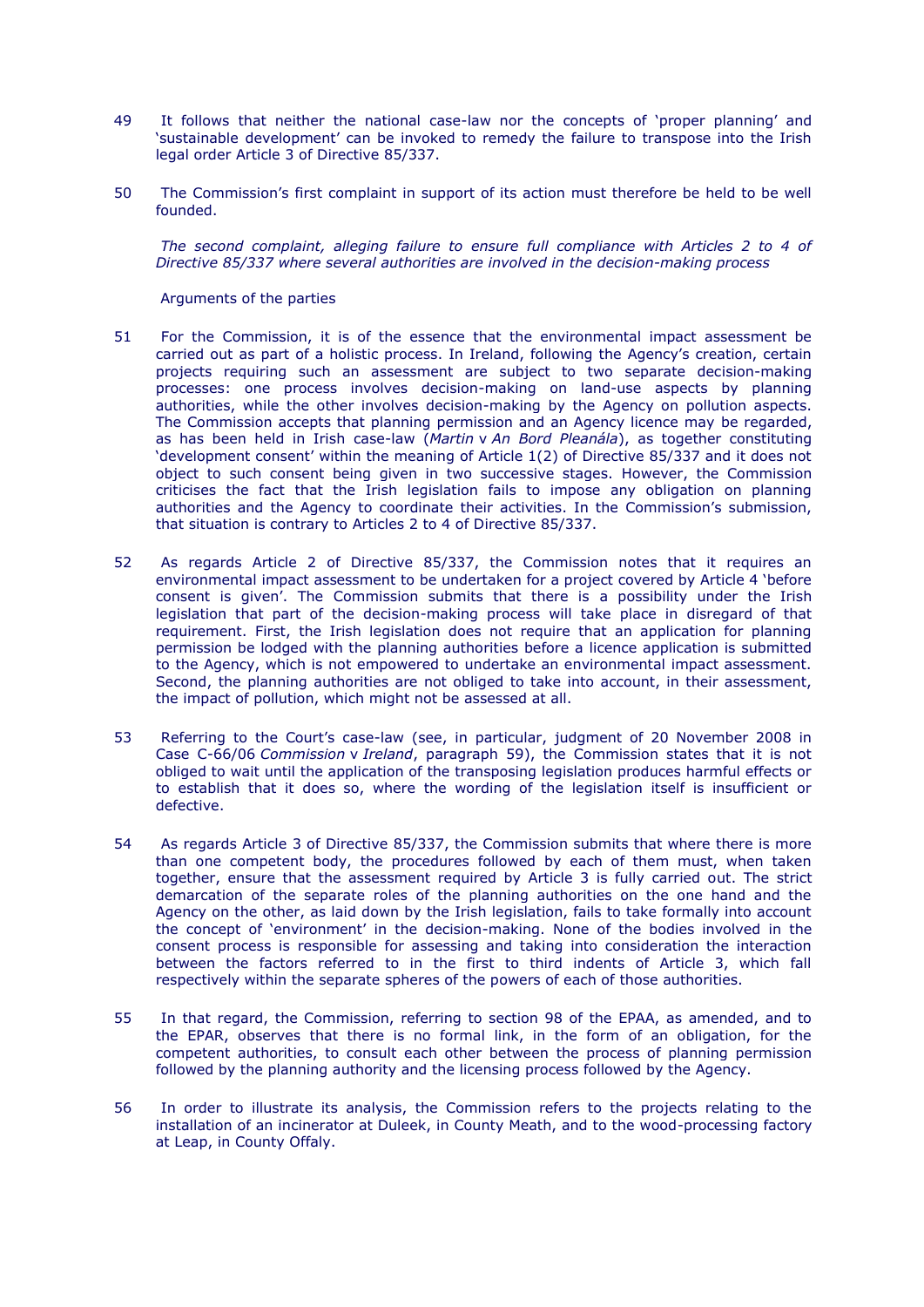- 57 Referring to Case C-98/04 *Commission* v *United Kingdom* [2006] ECR I-4003, Ireland contests the admissibility of the Commission"s second complaint in support of its action, on the ground that, in Ireland"s submission, the Commission has failed to indicate precisely the reason why Ireland"s designation of two competent authorities infringes the requirements of Directive 85/337. Ireland submits that the failure has interfered with the preparation of its defence.
- 58 On the substance, Ireland contends that the consequence of involving a number of different competent authorities in the decision-making process, which is permitted by Articles 1(3) and 2(2) of Directive 85/337, is that their involvement and their obligations will be different and will occur at different stages prior to 'development consent' being given. Relying on *Martin* v *An Bord Pleanála*, Ireland contends that nowhere in that directive is it in any sense suggested that a single competent body must carry out a "global assessment" of the impact on the environment.
- 59 Ireland denies that there is a strict demarcation between the powers of the two decisionmaking bodies and submits that there is, rather, overlap between them. The concept of 'proper planning and sustainable development', to which the PDA refers, is a very broad one, which includes, in particular, environmental pollution. Planning authorities are required to assess environmental pollution in the context of a decision relating to planning permission. They are moreover empowered under various provisions to refuse planning permission on environmental grounds.
- 60 Replying to the Commission"s argument that it is possible for a licence application to be made to the Agency before an application for planning permission has been made to the planning authority, and thus before an environmental impact assessment has been carried out, Ireland contends that under Irish law 'development consent' requires both planning permission from the competent planning authority and a licence from the Agency. In those circumstances, there is no practical benefit in the developer applying for a licence from the Agency without making a contemporaneous application to the planning authority; such separate applications do not therefore occur in practice.
- 61 In addition, Ireland argues that, contrary to the Commission"s assertion that the Agency cannot undertake an environmental impact assessment, there is in several instances an obligation, particularly for waste recovery or waste disposal licence applications and for applications for integrated pollution control and prevention licences, to submit an environmental impact statement to the Agency independently of any earlier application for planning permission lodged with a planning authority. In addition, in such cases the Agency is expressly empowered to request further information from an applicant and may therefore request information which is substantially similar to that contained in an environmental impact statement.
- 62 Ireland submits that an obligation on the planning authority and the Agency to consult in every case would be inappropriate. It would be more appropriate to allow such consultation whilst affording a discretion to the relevant decision-makers as to whether, in each particular case, to undertake such consultation.
- 63 Finally, the judgment in Case C-66/06 *Commission* v *Ireland*, to which the Commission refers in order to avoid having to adduce proof of its allegations, is not relevant to the present case. In Ireland"s submission, the alleged infringement, in that case, concerned the manner in which Directive 85/337 had been transposed into Irish domestic law, whereas the present case concerns the application of the legislation transposing that directive. Whilst a comprehensive scheme has been put in place by the Irish legislation on the environmental impact assessment, the Commission claims that that legislation may not always be applied properly in practice. In that regard, the onus of proof lies with the Commission, which has failed to discharge it. The references to the projects at Duleek and Leap offer no support whatsoever for the Commission's allegations.

Findings of the Court

– Admissibility of the second complaint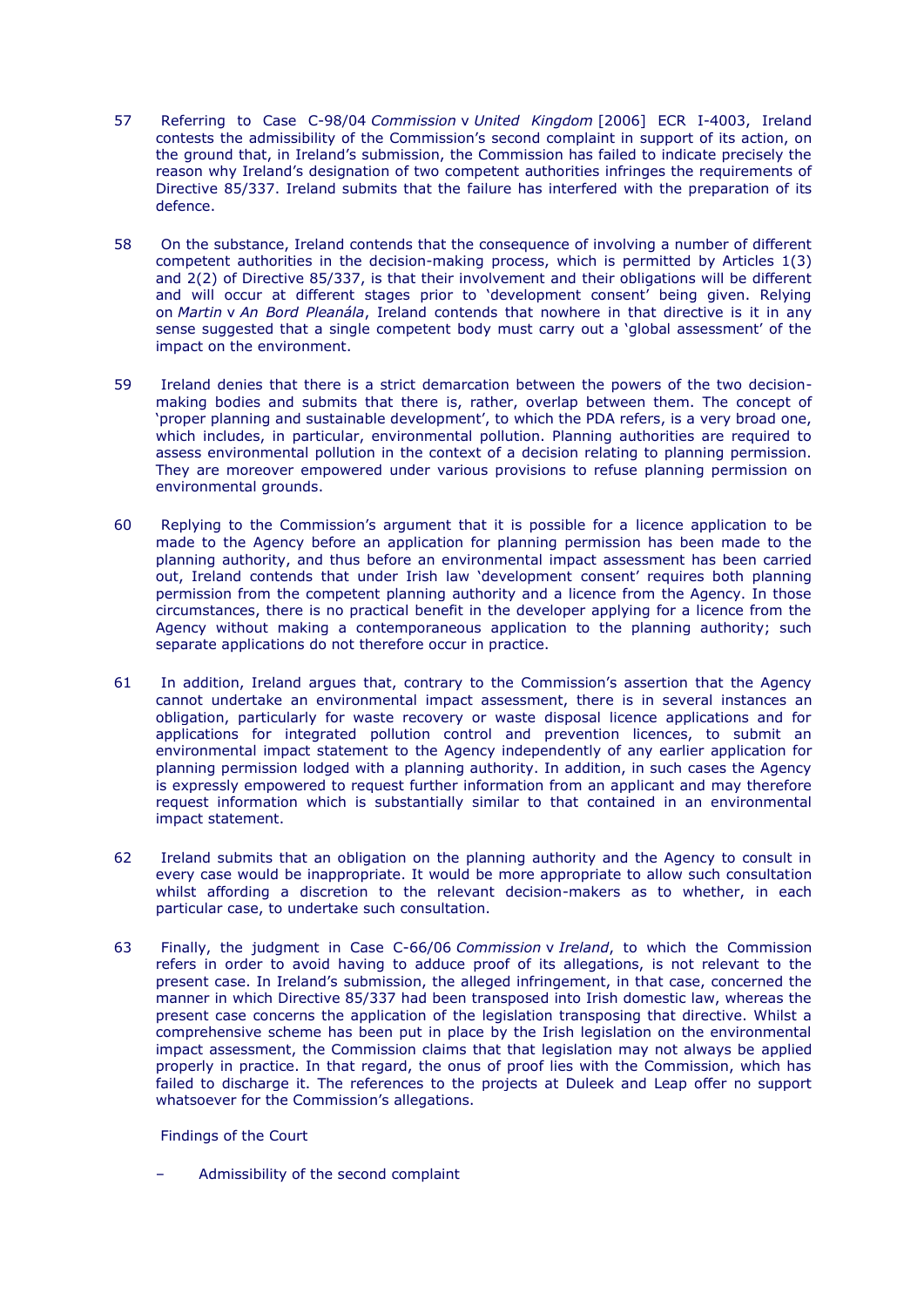- 64 It is settled case-law that, in the context of an action brought on the basis of Article 226 EC, the reasoned opinion and the action must set out the Commission's complaints coherently and precisely in order that the Member State and the Court may appreciate exactly the scope of the infringement of European Union law complained of, a condition which is necessary in order to enable the Member State to avail itself of its right to defend itself and the Court to determine whether there is a breach of obligations as alleged (see, in particular, *Commission* v *United Kingdom*, paragraph 18, and Case C-66/06 *Commission* v *Ireland*, paragraph 31).
- 65 In this case, it is apparent from the documents in the court file that, in the pre-litigation procedure, both paragraphs 3.2.2 to 3.2.5 of the reasoned opinion of 6 August 2001 and paragraphs 2.17 and 2.18 of the additional reasoned opinion of 29 June 2007 set forth the reason for which the strict demarcation between the separate roles assigned to the planning authorities, on the one hand, and the Agency, on the other, does not satisfy, in the Commission"s submission, the requirements of Directive 85/337. It is there explained that such sharing of powers is incompatible with the fact that the concept of 'environment', as it must be taken into account in the decision-making process laid down by that directive, involves taking into consideration the interaction between the factors falling within the separate spheres of responsibility of each of those decision-making authorities.
- 66 That complaint is set out in identical or similar terms in paragraphs 55 et seq. of the application in this action which, in addition, contains, in its paragraphs 9 to 20, a summary of the relevant provisions of the Irish legislation.
- 67 It follows from those findings that the Commission"s allegations in the course of the prelitigation procedure and the proceedings before the Court were sufficiently clear to enable Ireland properly to defend itself.
- 68 Accordingly, Ireland"s plea of inadmissibility in respect of the Commission"s second complaint must be rejected.
	- **Substance**
- 69 At the outset, it is to be noted that, by its second complaint, the Commission is criticising the transposition by the Irish legislation at issue of Articles 2 to 4 of Directive 85/337, on the ground that the procedures put in place by that legislation do not ensure full compliance with those articles where several national authorities take part in the decision-making process.
- 70 Consequently, Ireland"s line of argument that the Commission has not adequately established the factual basis for its action must immediately be rejected. As the Commission claimed, since its action for failure to fulfil obligations is concerned with the way in which Directive 85/337 has been transposed, and not with the actual result of the application of the national legislation relating to that transposition, it must be determined whether that legislation itself harbours the insufficiencies or defects in the transposition of the directive which the Commission alleges, without any need to establish the actual effects of the national legislation effecting that transposition with regard to specific projects (see Case C-66/06 *Commission* v *Ireland*, paragraph 59).
- 71 Article 1(2) of Directive 85/337 defines the term "development consent" as "the decision of the competent authority or authorities which entitles the developer to proceed with the project'. Article 1(3) states that the competent authorities are to be that or those which the Member States designate as responsible for performing the duties arising from that directive.
- 72 For the purposes of the freedom thus left to them to determine the competent authorities for giving development consent, for the purposes of that directive, the Member States may decide to entrust that task to several entities, as the Commission has moreover expressly accepted.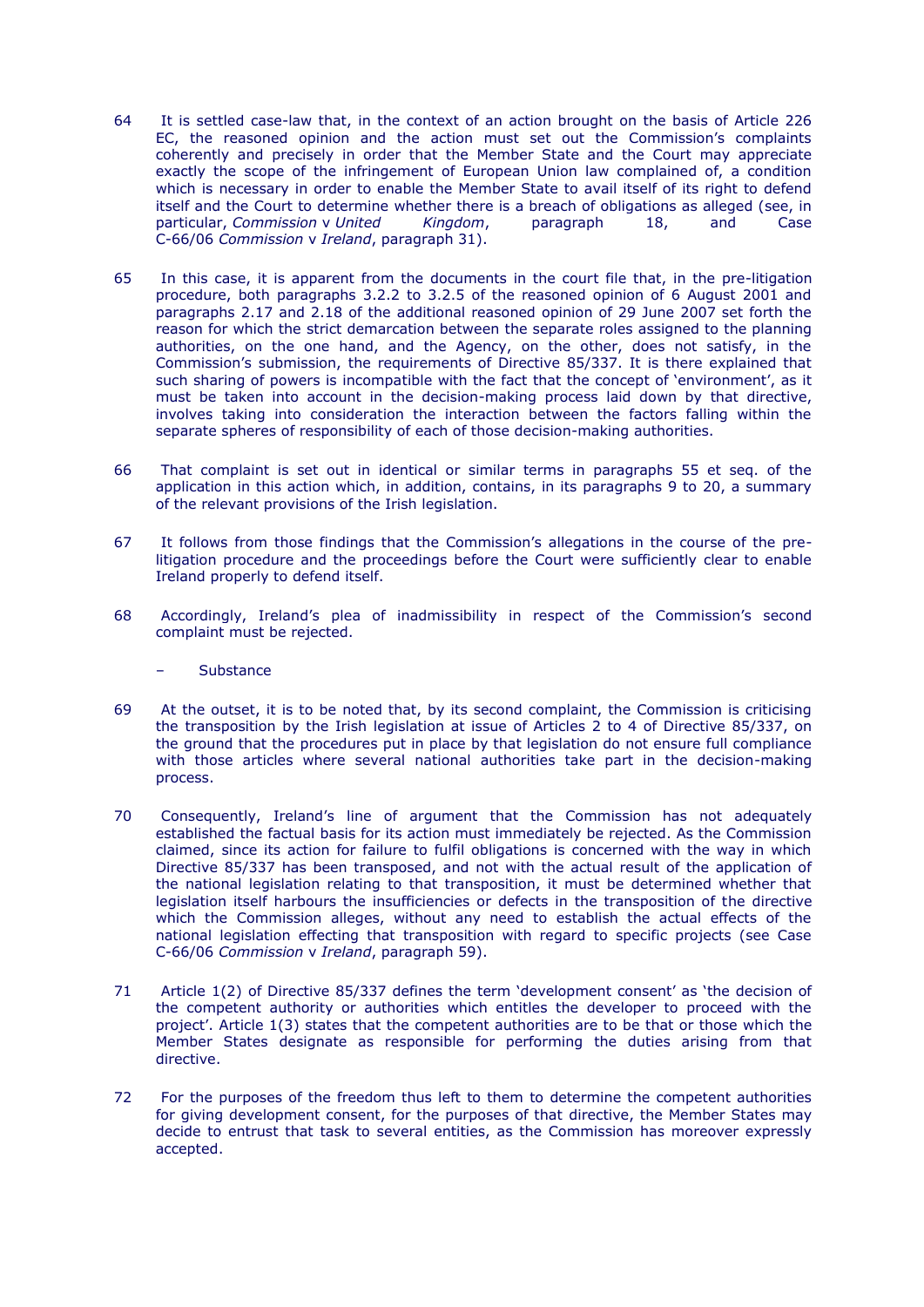- 73 Article 2(2) of Directive 85/337 adds that the environmental impact statement may be integrated into the existing procedures for consent to projects or failing that, into other procedures or into procedures to be established to comply with the aims of that directive.
- 74 That provision means that the liberty left to the Member States extends to the determination of the rules of procedure and requirements for the grant of the development consent in question.
- 75 However, that freedom may be exercised only within the limits imposed by that directive and provided that the choices made by the Member States ensure full compliance with its aims.
- 76 Article 2(1) of Directive 85/337 thus states that the environmental impact assessment must take place 'before the giving of consent'. That entails that the examination of a project's direct and indirect effects on the factors referred to in Article 3 of that directive and on the interaction between those factors be fully carried out before consent is given.
- 77 In those circumstances, while nothing precludes Ireland"s choice to entrust the attainment of that directive's aims to two different authorities, namely planning authorities on the one hand and the Agency on the other, that is subject to those authorities' respective powers and the rules governing their implementation ensuring that an environmental impact assessment is carried out fully and in good time, that is to say before the giving of consent, within the meaning of that directive.
- 78 In that regard, the Commission maintains that it has identified, in the Irish legislation, a gap arising from the combination of two factors. The first is the lack of any right on the part of the Agency, where it receives an application for a licence for a project as regards pollution aspects, to require an environmental impact assessment. The second is the possibility that the Agency might receive an application and decide on questions of pollution before an application is made to the planning authority, which alone can require the developer to make an environmental impact statement.
- 79 In its defence, Ireland, which does not deny that, generally, the Agency is not empowered to require a developer to produce such a statement, contends that there is no practical benefit for a developer in seeking a licence from the Agency without simultaneously making an application for planning permission to the planning authority, since he needs a consent from both those authorities. However, Ireland has neither established, nor even alleged, that it is legally impossible for a developer to obtain a decision from the Agency where he has not applied to the planning authority for permission.
- 80 Admittedly, the EPAR give the Agency the right to notify a licence application to the planning authority. However, it is common ground between the parties that it is not an obligation and, moreover, an authority which has received such notification is not bound to reply to it.
- 81 It is therefore not inconceivable that the Agency, as the authority responsible for licensing a project as regards pollution aspects, may make its decision without an environmental impact assessment being carried out in accordance with Articles 2 to 4 of Directive 85/337.
- 82 Ireland contends that, in certain cases, relating particularly to licences for the recovery or disposal of waste and integrated pollution control and prevention licences, the Agency is empowered to require an environmental impact statement, which it must take into account. However, such specific rules cannot fill the gap in the Irish legislation identified in the preceding paragraph.
- 83 Ireland submits also that planning authorities are empowered, since the amendment of the EPAA by section 256 of the PDA, to refuse, where appropriate, planning permission on environmental grounds and that the concepts of "proper planning" and "sustainable development' confer on those authorities, generally, such power.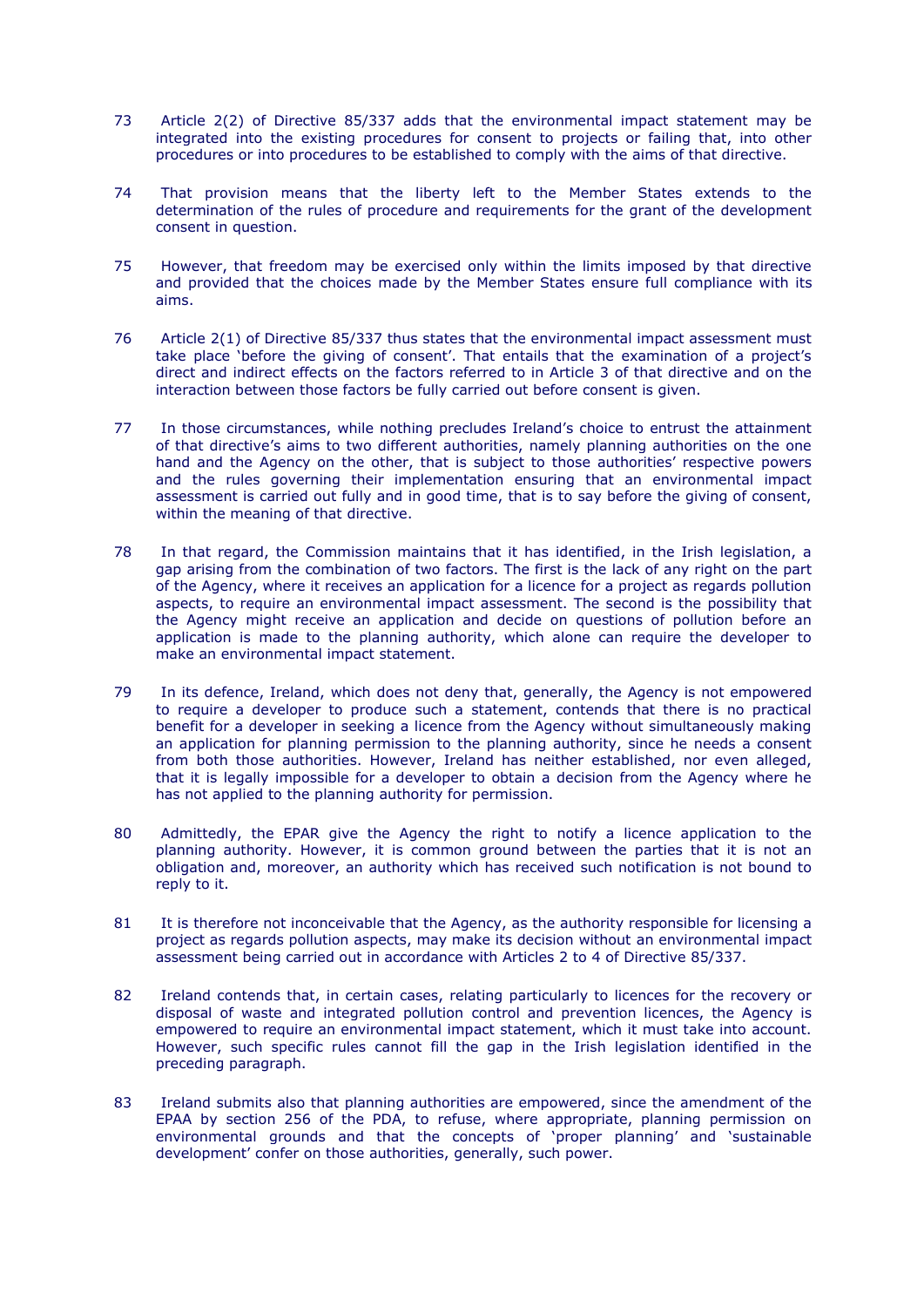- 84 Such an extension of the planning authority's powers may, as Ireland argues, create in certain cases an overlap of the respective powers of the authorities responsible for environmental matters. None the less, it must be held that such an overlap cannot fill the gap pointed out in paragraph 81 of the present judgment, which leaves open the possibility that the Agency will alone decide, without an environmental impact assessment complying with Articles 2 to 4 of Directive 85/337, on a project as regards pollution aspects.
- 85 In those circumstances, it must be held that the Commission"s second complaint in support of its action for failure to fulfil obligations is well founded.

*The third complaint, alleging failure to apply Directive 85/337 to demolition works*

Arguments of the parties

- 86 In the Commission"s submission, demolition works may constitute a "project" within the meaning of Article 1(2) of Directive 85/337, since they fall within the concept of "other interventions in the natural surroundings and landscape'. However, in the PDR, Ireland purported to exempt nearly all demolition works from the obligation to carry out an environmental impact assessment. After the end of the two-month period laid down in the additional reasoned opinion of 29 June 2007, Ireland admittedly notified the Commission of new legislation, which amended the PDR by significantly narrowing the scope of the exemption for demolition works. However, that legislation cannot, the Commission submits, be taken into account in the present infringement action.
- 87 The Commission claims that Ireland"s interpretation that demolition works fall outside the scope of the directive is reflected in the NMA, and refers in that regard to sections 14, 14A and 14B of that Act which relate to the demolition of a national monument.
- 88 By way of illustration of how, in contravention of Directive 85/337, the exclusion of demolition works allowed, by virtue of section 14A of the NMA, a national monument to be demolished without an environmental impact assessment being undertaken, the Commission cites the ministerial decision of 13 June 2007 ordering the destruction of a national monument in order to permit the M3 motorway project to proceed.
- 89 As a preliminary point, Ireland objects that the Commission's third complaint is, in so far as it concerns section 14 of the NMA, inadmissible, since that provision was not mentioned in the additional reasoned opinion of 29 June 2007.
- 90 In Ireland's submission, demolition works do not fall within the scope of Directive 85/337. since they are not mentioned in Annex I or II thereto. In addition, Ireland submits that section 10 of the PDA and Article 9 of the PDR, when read together, make clear that the exemption from the obligation to obtain planning permission in respect of demolition works can apply only if the project is unlikely to have significant effects on the environment.
- 91 As regards the obligation to carry out further assessments, Ireland argues that the essence of Directive 85/337 is that the environmental impact assessment be carried out at the earliest possible stage, before the development starts. The only occasion when it is ever necessary to carry out a fresh assessment is, in accordance with the first indent of point 13 in Annex II to the directive, where the development project has been changed or extended.
- 92 With regard to the scope of ministerial directions issued under section 14A of the NMA, Ireland states that that provision applies only in the context of a road development previously approved by the Board, on the basis of an environmental impact assessment. Only the Board may authorise an alteration to a road development and it must in such a case assess whether that alteration is likely to have adverse environmental consequences. In those circumstances, the Minister"s power to issue ministerial directions cannot be equated with the giving of consent for the motorway project. Those directions are issued only, if at all, following the commencement of the development works and the discovery of a new national monument and are designed only to regulate how the newly discovered national monument is to be dealt with. Also, Ireland denies that a ministerial decision was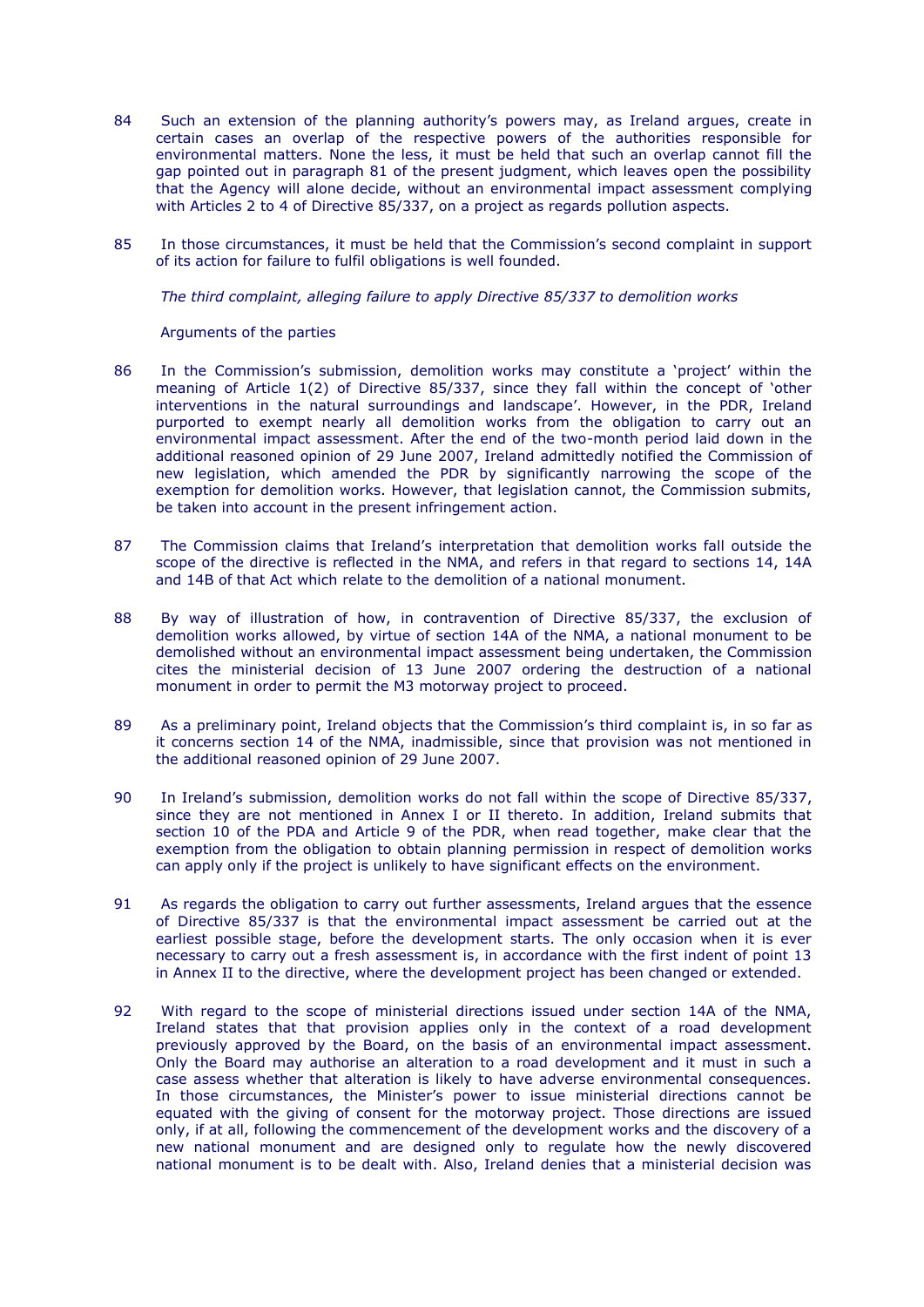taken ordering the destruction of a national monument in order to allow the M3 motorway project to proceed.

Findings of the Court

- Admissibility of the third complaint
- 93 According to the Court"s settled case-law, the subject-matter of proceedings brought under Article 226 EC is delimited by the administrative pre-litigation procedure governed by that article and the application must be founded on the same grounds and pleas as those stated in the reasoned opinion (see, in particular, Case C-340/02 *Commission* v *France* [2004] ECR I-9845, paragraph 26 and the case-law cited).
- 94 In this case, it is clear from the wording of the additional reasoned opinion of 29 June 2007 that the Commission, in paragraphs 2.34 to 2.38 thereof, complained that Ireland had excluded demolition works from the scope of the national legislation transposing Directive 85/337. In paragraphs 2.39 and 2.40 of the same opinion, the Commission stated that Ireland"s interpretation of that directive was reflected not only in the PDA, but also in other more specific legislative provisions, such as the NMA, and it took as an example the carrying-out of the M3 motorway project.
- 95 It follows that, while the Commission did not expressly refer to section 14 of the NMA in that reasoned opinion, it none the less referred clearly to the decision-making mechanism laid down by that section as part of its analysis of the deficiencies which, in its submission, that Act entails.
- 96 In those circumstances, Ireland"s plea of inadmissibility against the Commission"s third complaint must be rejected.

**Substance** 

- 97 As regards the question whether demolition works come within the scope of Directive 85/337, as the Commission maintains in its pleadings, or whether, as Ireland contends, they are excluded, it is appropriate to note, at the outset, that the definition of the word 'project' in Article 1(2) of that directive cannot lead to the conclusion that demolition works could not satisfy the criteria of that definition. Such works can, indeed, be described as 'other interventions in the natural surroundings and landscape'.
- 98 That interpretation is supported by the fact that, if demolition works were excluded from the scope of that directive, the references to 'the cultural heritage' in Article 3 thereof, to "landscapes of historical, cultural or archaeological significance" in point 2(h) of Annex III to that directive and to 'the architectural and archaeological heritage' in point 3 of Annex IV thereto would have no purpose.
- 99 It is true that, under Article 4 of Directive 85/337, for a project to require an environmental impact assessment, it must come within one of the categories in Annexes I and II to that directive. However, as Ireland contends, they make no express reference to demolition works except, irrelevantly for the purposes of the present action, the dismantling of nuclear power stations and other nuclear reactors, referred to in point 2 of Annex I.
- 100 However, it must be borne in mind that those annexes refer rather to sectoral categories of projects, without describing the precise nature of the works provided for. As an illustration it may be noted, as did the Commission, that "urban development projects" referred to in point 10(b) of Annex II often involve the demolition of existing structures.
- 101 It follows that demolition works come within the scope of Directive 85/337 and, in that respect, may constitute a 'project' within the meaning of Article 1(2) thereof.
- 102 According to settled case-law, the question whether a Member State has failed to fulfil its obligations must be determined by reference to the situation in that Member State as it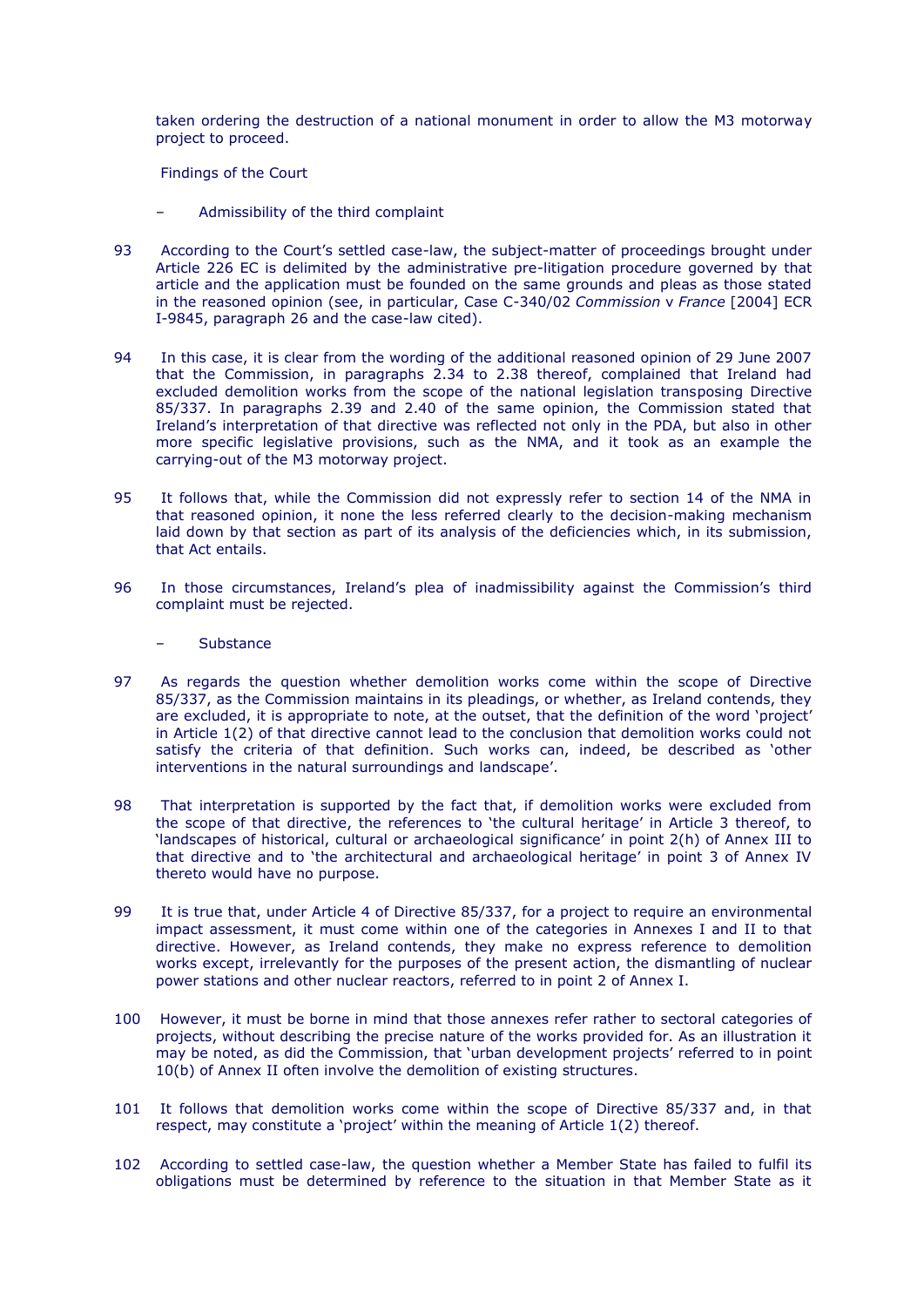stood at the end of the period laid down in the reasoned opinion (see, in particular, Case C-427/07 *Commission* v *Ireland*, paragraph 64 and the case-law cited).

- 103 Ireland does not deny that, under the national legislation in force at the date of the additional reasoned opinion, demolition works were not subject, as a general rule, to an environmental impact assessment but, on the contrary, were entitled to an exemption in principle.
- 104 It is clear from the rules laid down in sections 14 to 14B of the NMA as regards the demolition of a national monument that, as the Commission claims, they take no account of the possibility that such demolition works might constitute, in themselves, a "project" within the meaning of Articles 1 and 4 of Directive 85/337 and, in that respect, require a prior environmental impact assessment. However, since the insufficiency of that directive"s transposition into the Irish legal order has been established, there is no need to consider what that legislation's actual effects are in the light of the carrying-out of specific projects, such as that of the M3 motorway.
- 105 As regards the legislative changes subsequent to the action for failure to fulfil obligations being brought, they cannot be taken into consideration by the Court (see, in particular, Case C-427/07 *Commission* v *Ireland*, paragraph 65 and the case-law cited).
- 106 In those circumstances, the Commission"s third complaint in support of its action must be held to be well founded.
- 107 Accordingly, it must be declared that:
	- by failing to transpose Article 3 of Directive 85/337;
	- by failing to ensure that, where planning authorities and the Agency both have decision-making powers concerning a project, there will be complete fulfilment of the requirements of Articles 2 to 4 of that directive; and
	- by excluding demolition works from the scope of its legislation transposing that directive,

Ireland has failed to fulfil its obligations under that directive.

## **Costs**

108 Under Article 69(2) of the Rules of Procedure, the unsuccessful party is to be ordered to pay the costs if they have been applied for in the successful party"s pleadings. Since the Commission has applied for costs and Ireland has been unsuccessful the latter must be ordered to pay the costs.

On those grounds, the Court (First Chamber) hereby:

### **1. Declares that:**

- **by failing to transpose Article 3 of Council Directive 85/337/EEC of 27 June 1985 on the assessment of the effects of certain public and private projects on the environment, as amended by Council Directive 97/11/EC of 3 March 1997 and by Directive 2003/35/EC of the European Parliament and of the Council of 26 May 2003;**
- **by failing to ensure that, where Irish planning authorities and the Environmental Protection Agency both have decision-making powers concerning a project, there will be complete fulfilment of the**